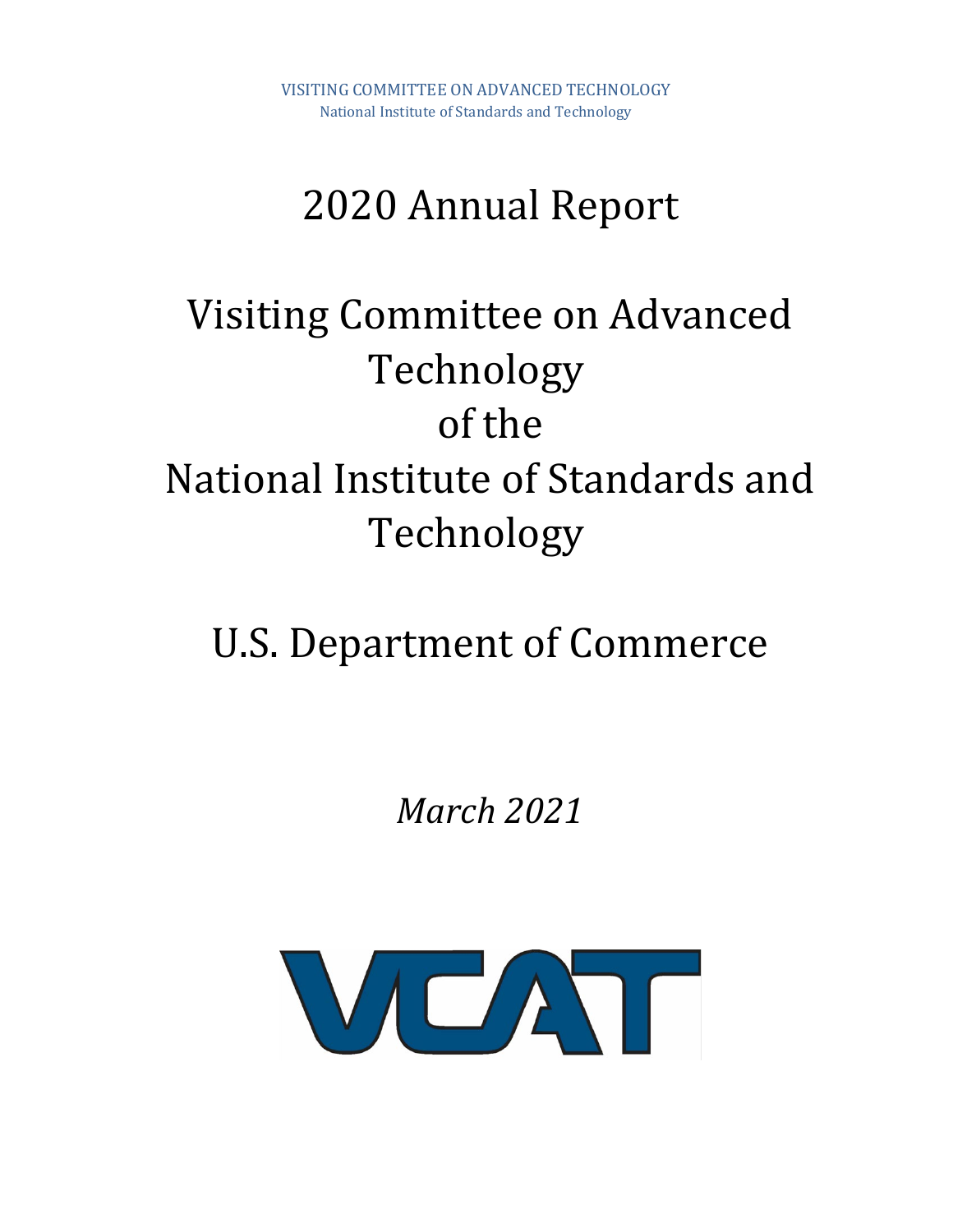## **Preface**

The Visiting Committee on Advanced Technology (VCAT or the Committee) of the National Institute of Standards and Technology (NIST or the Institute) was established in its present form by the Omnibus Trade and Competitiveness Act of 1988 and updated by the America COMPETES Act in 2007 and the American Innovation and Competitiveness Act of 2017. The VCAT is a Federal Advisory Committee Act (FACA) committee and its charter includes reviewing and making recommendations regarding general policy for NIST, its organization, budget, and programs within the framework of applicable national policies as set forth by the president and the Congress. This 2020 annual report covers the period from March 2020 through February 2021.

The Committee reviews the Institute's strategic direction, performance and policies, and provides the Secretary of Commerce, Congress, and other stakeholders with information on the value and relevance of NIST's programs to the U.S. science and technology base and to the economy. At the first meeting of each year, the Director of NIST proposes areas of focus to the Committee and agreement is reached on a program for the year. Over the past year, the Committee has been active in assessing NIST's contributions to and progress in the following areas:

- $\triangleright$  NIST Role in the Innovation Ecosystem
	- o NIST Efforts to Advance Emerging Technologies
	- o NIST Support for U.S. Manufacturers
	- o NIST Efforts to Enhance U.S. Technology Transfer
	- o Evolving Strategic Context and Emerging Challenges
- ⮚ NIST Efforts to Respond to COVID-19
- $\triangleright$  NIST Strategic Planning
- $\triangleright$  NIST Facilities and Infrastructure

The Committee reviews a significant portion of NIST programs through direct discussion with NIST leaders, scientists, and engineers. Reactions and observations of the Committee members are presented candidly to the NIST senior management and other attendees at each meeting. This feedback encourages continuous improvement in key areas in the overall operation. The Committee also visits various NIST laboratories and satellite facilities to discuss research projects directly with the technical staff. These laboratory tours help the Committee to assess the impact of NIST research, progress towards achieving research goals, the quality of the staff, institutional culture – especially related to safety and security – and the efficacy of the facility infrastructure.

Under the Committee charter, the Director of NIST appoints the VCAT members. Members are selected on a clear, standardized basis, in accordance with applicable Department of Commerce guidance. Members are selected solely on the basis of established records of distinguished service; provide representation of a cross-section of traditional and emerging U.S. industries; and are eminent in fields such as business, research, new product development, engineering, labor, education, management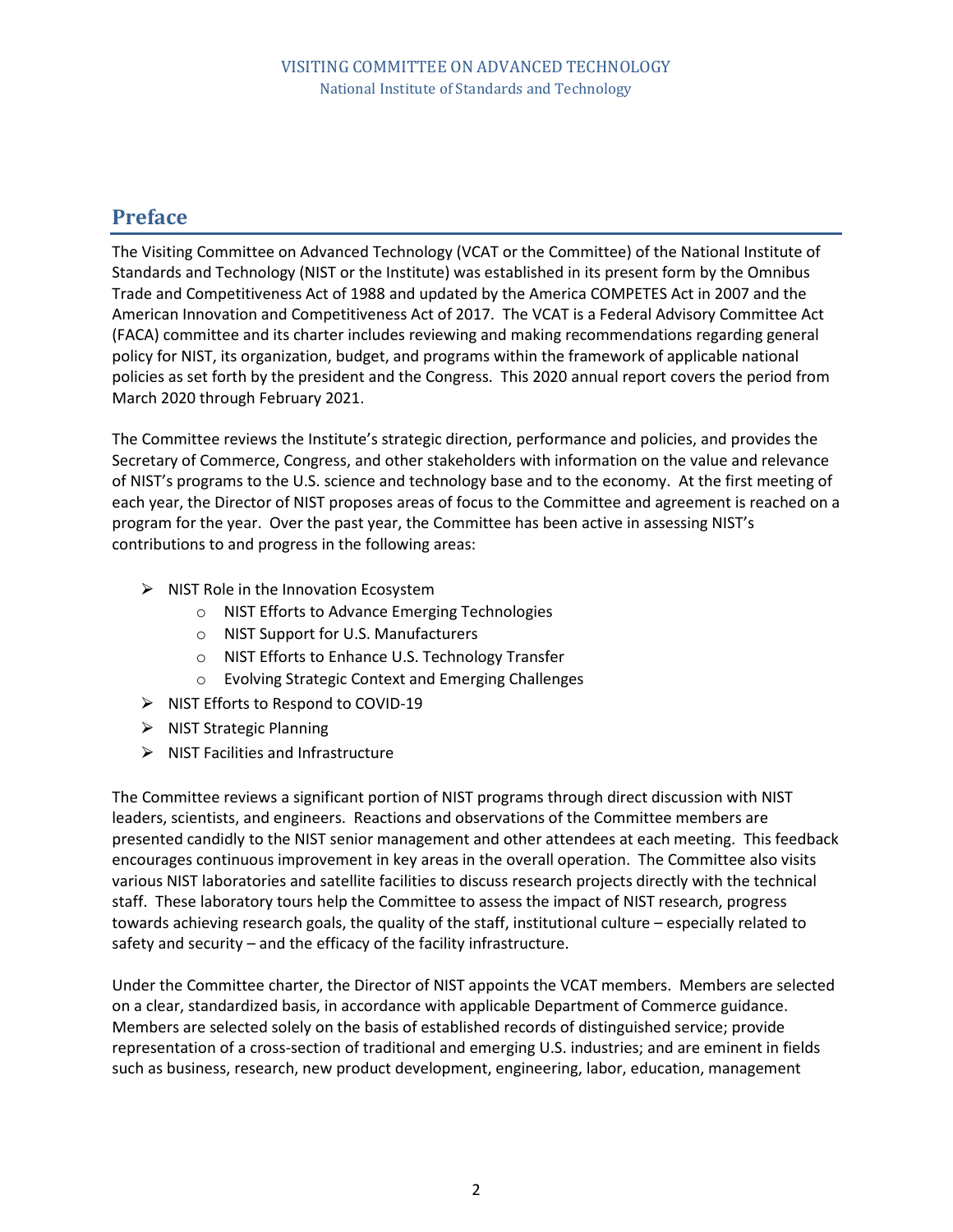#### VISITING COMMITTEE ON ADVANCED TECHNOLOGY National Institute of Standards and Technology

consulting, environment, and international relations. No employee of the Federal Government can serve as a member of the Committee. Members are appointed for staggered three-year terms.

During this reporting period, three VCAT members completed their two consecutive three-year terms: Dr. Rodney Brooks (Robust AI), Mr. Michael Garvey (M-7 Technologies), and Ms. Hemma Prafullchandra (Microsoft).

This report highlights the Committee's observations, findings and recommendations. Detailed meeting minutes and presentation materials are available on the NIST web site at [www.nist.gov/director/vcat.](http://www.nist.gov/director/vcat)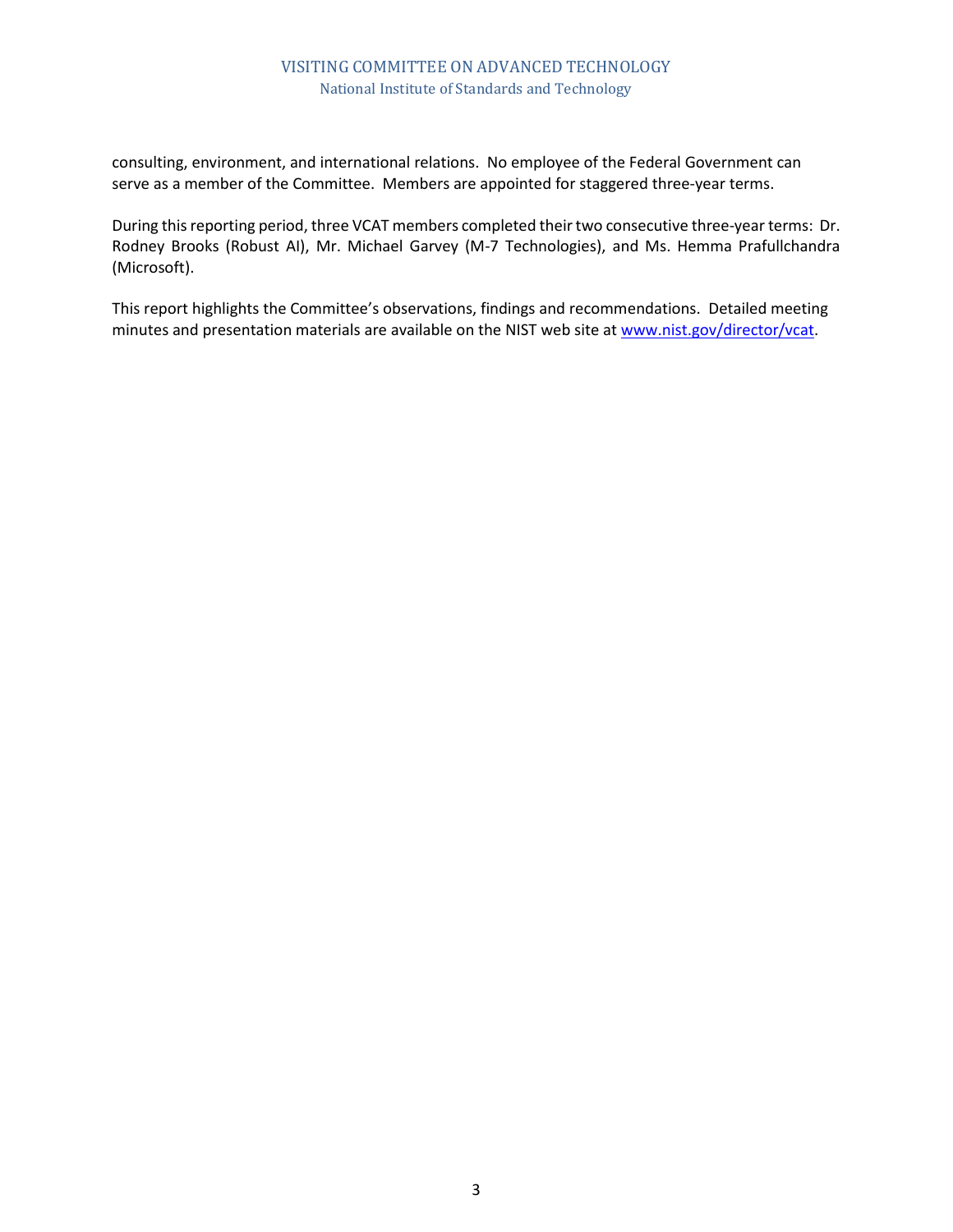## VCAT Members during the Period Covered by this Report

Dr. Allen Adler, Chair HRL Laboratories, LLC Term: January 25, 2016 – January 24, 2022

Ms. Katharine Ku, Vice Chair Wilson Sonsini Goodrich and Rosati Term: May 22, 2018 – May 21, 2021

Mr. Jay Alexander Keysight Technologies Term: May 22, 2018 – May 21, 2021

Dr. Rodney Brooks Robust AI Term: June 1, 2014 – May 31, 2020

Dr. Vinton G. Cerf Google Term: December 21, 2018 – December 20, 2021

Mr. George Fischer Verizon Enterprise Solutions Term: May 22, 2018 – May 21, 2021

Mr. Michael Garvey M-7 Technologies Term: January 23, 2015 – January 22, 2021

Dr. Waguih Ishak Corning Incorporated Term: January 25, 2016 – January 24, 2022

Dr. Dana (Keoki) Jackson Lockheed Martin Term: May 22, 2018 – May 21, 2021 Dr. Eric Kaler University of Minnesota Term: December 21, 2018 – December 20, 2021

Dr. Mehmood Khan PEPSICO Term: November 13, 2018 – November 12, 2021

Ms. Hemma Prafullchandra Microsoft Term: October 27, 2014 – October 26, 2020

Dr. Theodore Sizer Nokia Bell Labs Term: August 28, 2015 – August 27, 2021

Mr. David Vasko Rockwell Automation Term: February 2, 2017 – February 1, 2023

Dr. Gail Folena-Wasserman AstraZeneca Term: January 30, 2017 – January 29, 2023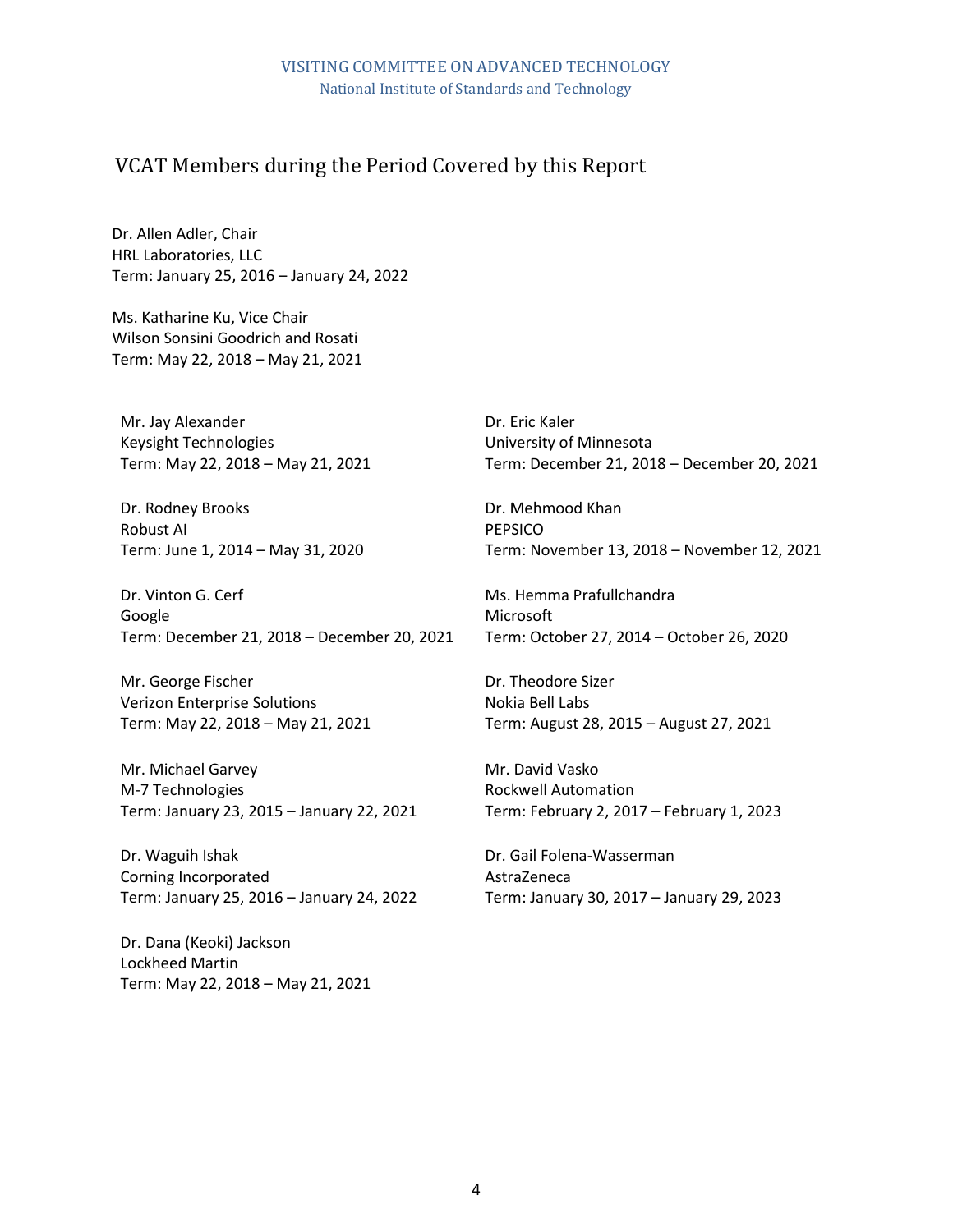## VISITING COMMITTEE ON ADVANCED TECHNOLOGY National Institute of Standards and Technology

## <span id="page-4-0"></span>**Table of Contents**

| Contents                                               |                |
|--------------------------------------------------------|----------------|
| Preface                                                | $\overline{2}$ |
| <b>Table of Contents</b>                               | 3              |
| <b>Executive Summary</b>                               | 1              |
| 1. VCAT Focus in 2020                                  | $\overline{2}$ |
| 2. NIST Role in the Innovation Ecosystem               | 2              |
| 2a. NIST Efforts to Advance Emerging Technologies      | $\overline{2}$ |
| 2b. NIST Support for U.S. Manufacturers                | 5              |
| 2c. NIST Efforts to Enhance Technology Transfer        | 7              |
| 2d. Evolving Strategic Context and Emerging Challenges | $\overline{7}$ |
| 3. NIST Efforts to Respond to COVID-19                 | 9              |
| 4. NIST Strategic Planning                             | 11             |
| 5. NIST Facilities and Infrastructure                  | 12             |
| 6. NIST Budget (FY 2021 Enacted)                       | 14             |
| FY 2021 Enacted Budget                                 | 14             |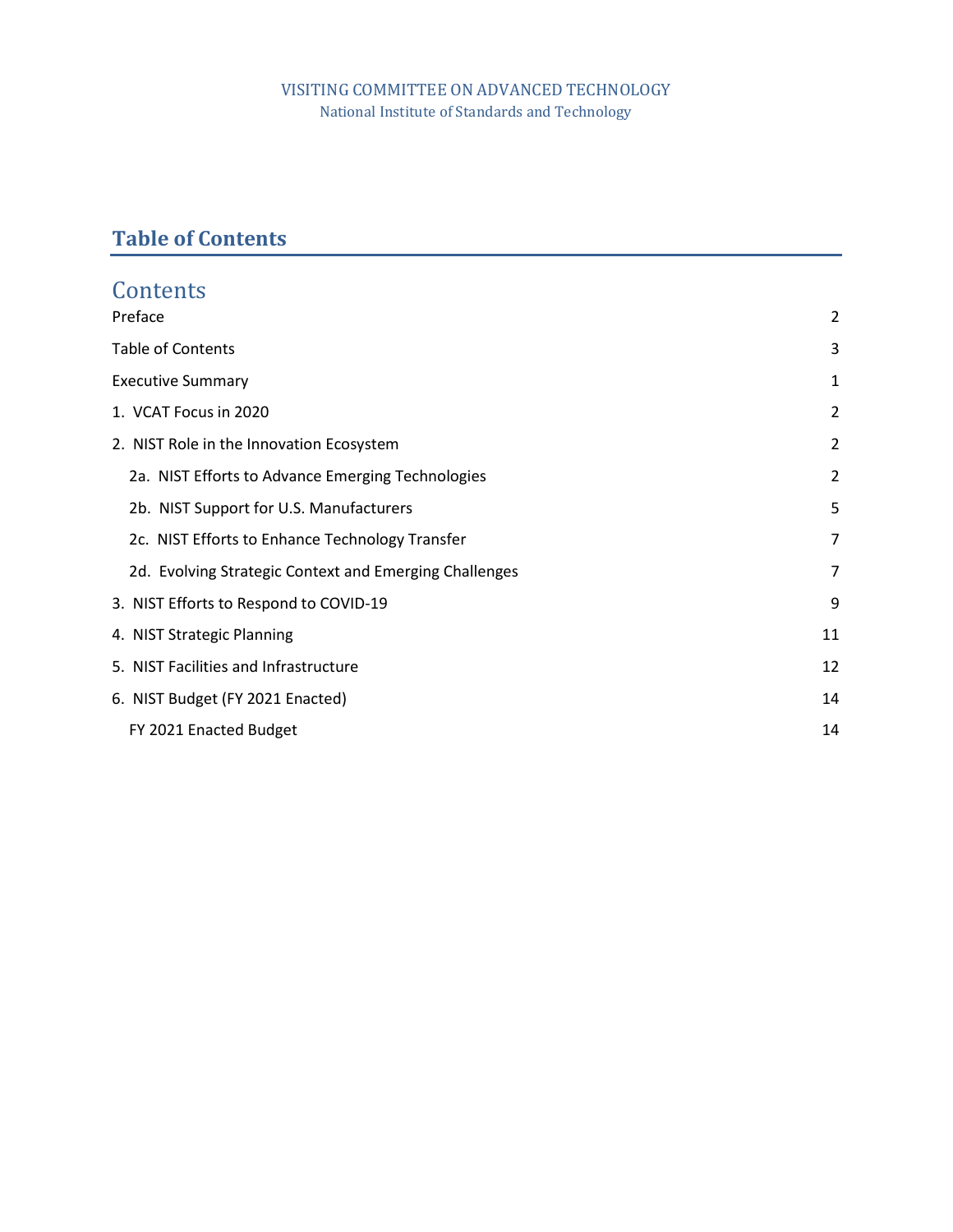#### **Executive Summary**

The VCAT appreciates the forthright and candid nature with which the NIST staff have engaged over the past year. NIST is playing a critical role in furthering national goals around the development and deployment of critical emerging technologies including artificial intelligence, quantum science, and advanced communications. NIST programs focused on manufacturing including the Manufacturing Extension Partnership, Manufacturing USA, and the research efforts of the NIST laboratories will be critical in supporting the post pandemic economic recovery. NIST has responded magnificently to the challenges posed by COVID-19 in the steps they have taken to protect their staff while continuing essential research, and in the way that the NIST community has rallied together to focus skills, resources, and capabilities to help combat the pandemic. NIST strategic planning efforts have provided the agency with a framework to drive important cultural change around issues like diversity and inclusion, collaboration, and leadership, while also ensuring that NIST is well positioned to meet the needs of its stakeholders. Despite so many positive contributions across such a broad portfolio of activities, NIST remains under resourced. Perhaps nowhere is this more painfully obvious than in the status of NIST's facilities where NIST currently has a deferred maintenance backlog of over \$800 million. Without sustained and stable investment, NIST faces an increased probability, which will approach near certainty, of catastrophic infrastructure failure which will escalate overall operational costs, decrease efficiency and lower productivity of the research laboratories, and could endanger the health and life safety of the NIST staff. The report provides further details of our deliberations and recommendations for NIST. The VCAT believes that the following issues deserve priority attention:

- NIST must be adequately resourced to meet the growing list of challenges that NIST is called upon to address—from supply chain security to advancing quantum science and trustworthy AI to strengthening U.S. engagement in international standards.
- The Manufacturing USA program and the Manufacturing Extension Partnership program should be sufficiently resource in order to play a significant role in strengthening the overall competitive posture of the U.S. and will certainly help accelerate post-pandemic economic recovery. Significant new investment in the NIST facilities must be part of any scientific research and development infrastructure initiative for the US to effectively compete with China and other global competitors the U.S. must have a vibrant infrastructure to support scientific research and development.
- NIST has made impressive strides in its strategic planning, leadership and the new leadership should continue ongoing efforts to strengthen NIST branding and external communications, along with its efforts to improve diversity, equity, and inclusion across the NIST workforce.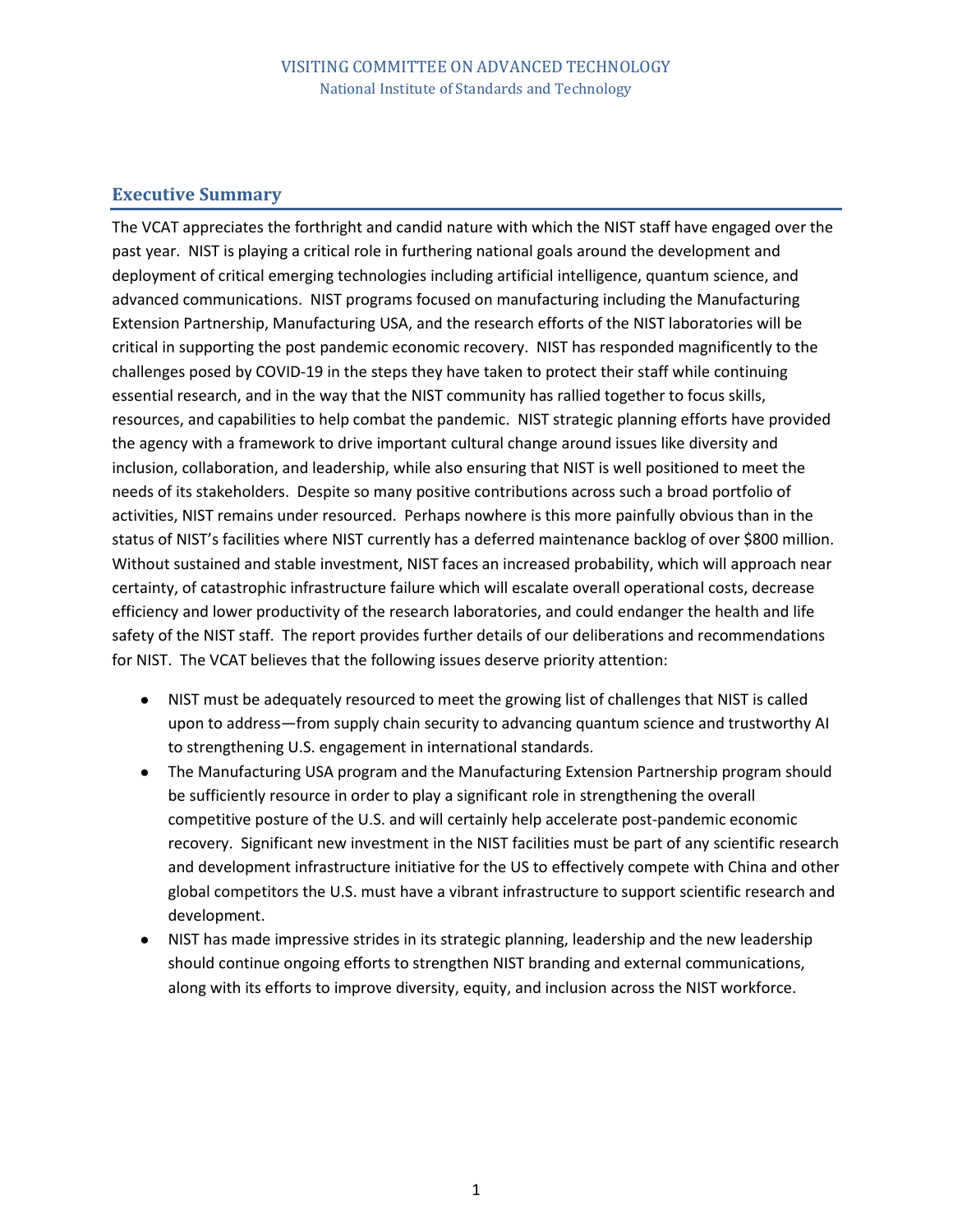## **1. VCAT Focus in 2020**

With the COVID-19 Pandemic raging across the world, 2020 was a unique year for the VCAT. Despite being forced to meet throughout the year virtually, the VCAT had very productive interactions with NIST leadership and scientists. In 2020, the VCAT focused their efforts on four major items:

- NIST's role in the innovation ecosystem (including NIST efforts to advance emerging technologies, support advanced manufacturing, and strengthen technology transfer);
- NIST's response to COVID-19;
- NIST efforts in strategic planning;
- Ongoing efforts to strengthen NIST infrastructure.

Additionally, the VCAT was briefed on the NIST Budget Outlook. The VCAT received detailed programmatic briefings in all these areas and met with key policy makers. This 2020 Annual report summarizes the VCAT's work, observations, and recommendations related to these topics.

## **2. NIST Role in the Innovation Ecosystem**

NIST is playing an important role to enhance overall U.S. innovation and competitiveness. In 2020 the VCAT continued to focus on NIST's role in advancing important emerging technologies such as quantum science, artificial intelligence, and advanced communications. The VCAT reviewed NIST progress and programmatic plans, including important external partnerships, such as Centers of Excellence, Joint Institutes, consortia, and grant programs to name a few. In addition, the VCAT was updated on NIST's continuing efforts to advance and support work in advanced manufacturing as well as priorities and plans for Manufacturing USA and the Manufacturing Extension Partnership (MEP) Program. The VCAT also continued to track NIST efforts to strengthen and reform the policies governing technology transfer in the U.S., including ongoing efforts towards the implementation of the NIST Return on Investment Initiative (ROI), and plans to streamline the commercialization of NIST-developed technologies. As 2020 has been a year of significant change, the VCAT also explored the evolving strategic context in which NIST operates and the challenges it must be prepared to address over the next several years. The work of the VCAT on these issues is summarized below.

## **2a. NIST Efforts to Advance Emerging Technologies**

NIST directly impacts the competitiveness of U.S. industry through fundamental research breakthroughs in emerging areas like quantum science and artificial intelligence (AI) that accelerate the development and adoption of multiple "bleeding edge" technologies. These technologies transform our economy by delivering both economic and national security advantages to the U.S. Throughout the year the VCAT reviewed NIST plans and received updates on progress and achievements in the strategic focus areas of quantum information science, AI, engineering biology, the internet of things (IoT), as well as advanced communication.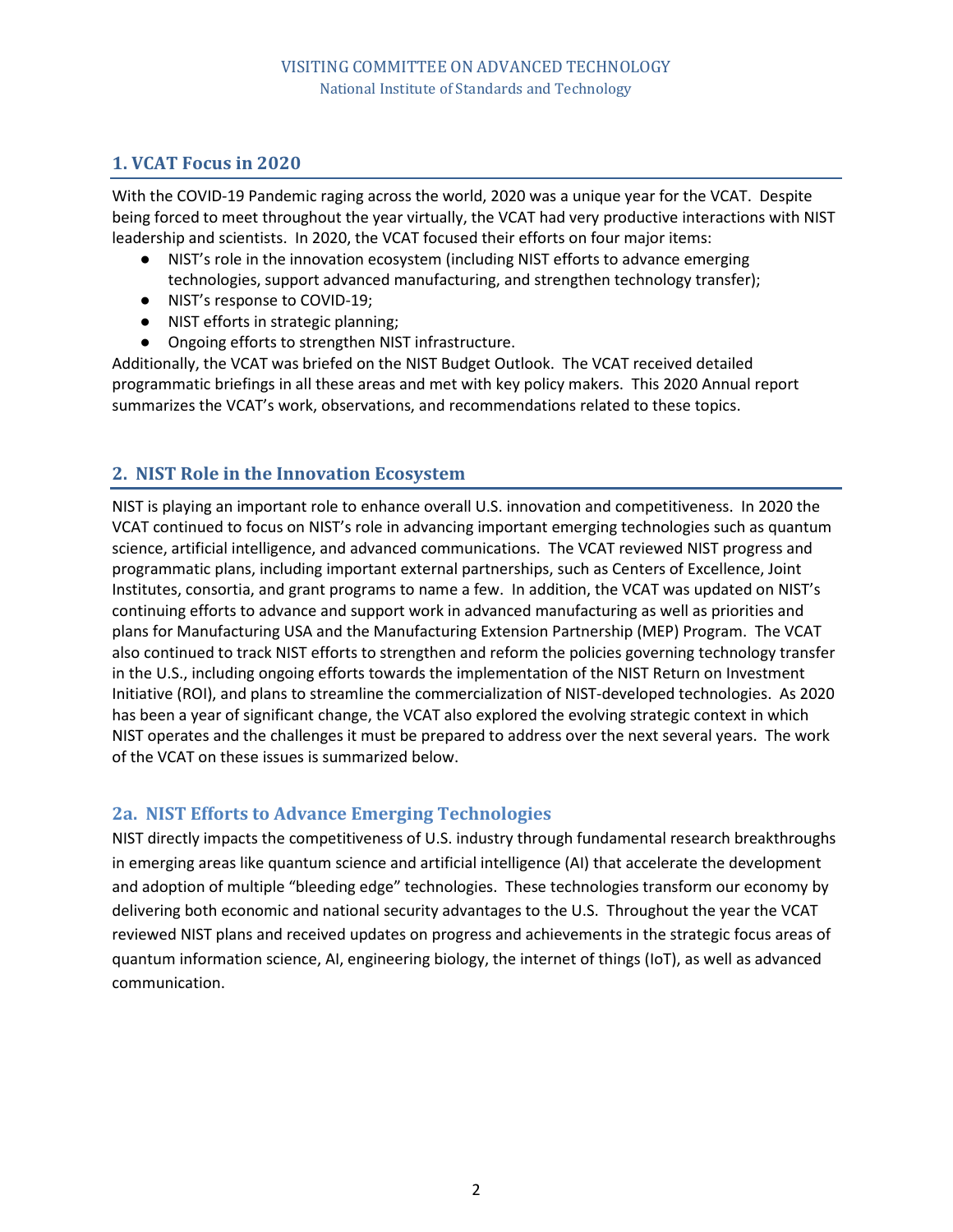## VISITING COMMITTEE ON ADVANCED TECHNOLOGY

National Institute of Standards and Technology



#### **Quantum Science:**

NIST's world-leading expertise in quantum science, conducted with academic and industry partners, is furthering the development of new quantum measurement technologies upon which U.S. companies can build new businesses and services.



#### **Artificial Intelligence:**

NIST is developing measurements and data that address the performance and reliability of AI systems to accelerate their widespread adoption and allow the nation to realize the potential economic, societal, and innovation benefits that Al systems offer.



#### **Engineering Biology:**

NIST is enabling the design and manufacture of biological systems - for products such as high-value pharmaceuticals and commodity chemicals by developing advanced measurement capabilities from the molecular to the cellular system scale.



#### **Internet of Things:**

NIST is leveraging its expertise in advanced communications, manufacturing systems, cybersecurity, and more to develop testing tools, best practices, and standards that support the widespread deployment of safe and reliable internet of things (IoT) technologies and applications.

#### *Figure 1. Four NIST Strategic Focus Areas highlighted in the President's FY 2021 Budget Request*

The VCAT supports NIST's continued focus in these areas that are essential to support broader U.S. efforts to maintain a competitive advantage in high-value sectors. The NIST programs are oriented to ensure that researchers, manufacturers, and other stakeholders have the measurement and standards tools they need to drive discoveries and to facilitate the deployment, adoption, and interoperability of technologies. Over the past year NIST has made several significant accomplishments towards these efforts as described below.

VCAT is pleased to see the continued progress with the Quantum Economic Development Consortium (QED-C). The QED-C has been a tremendous success, bringing together nearly 200 potential members, strengthening ties between NIST and the public and private sectors. The consortium is beginning to provide a coordinated voice for industry to inform and guide R&D (research and development) investment priorities, standards and regulation, as well as workforce education and development. The coordination around voluntary consensus standards was especially important with increased efforts in the International Telecommunication Union and other international standards bodies. NIST will be looking to franchise the QED-C model with global partners in the future.

With a significant concentration of world-leading talent in quantum science, especially in the area of metrology, NIST continues to produce an impressive array of research outputs, paving the way for new quantum tool development. One of the examples is NIST's work in combining several precision measurement capabilities into one tool that can make three different atom-scale measurements simultaneously. Together, these measurements can uncover new insights about a wide range of special materials that are crucial for developing the next generation of quantum computers, communications, and a host of other applications. While these individual investigators' achievements are important and should be encouraged, the VCAT urges NIST to continue to strengthen and expand focused and coordinated outcome-oriented efforts associated with its quantum network grand challenge. NIST has a unique concentration of resources and talent to develop a simplified quantum network as a proof-ofprinciple. A breakthrough in quantum networking would be a significant contribution to the broader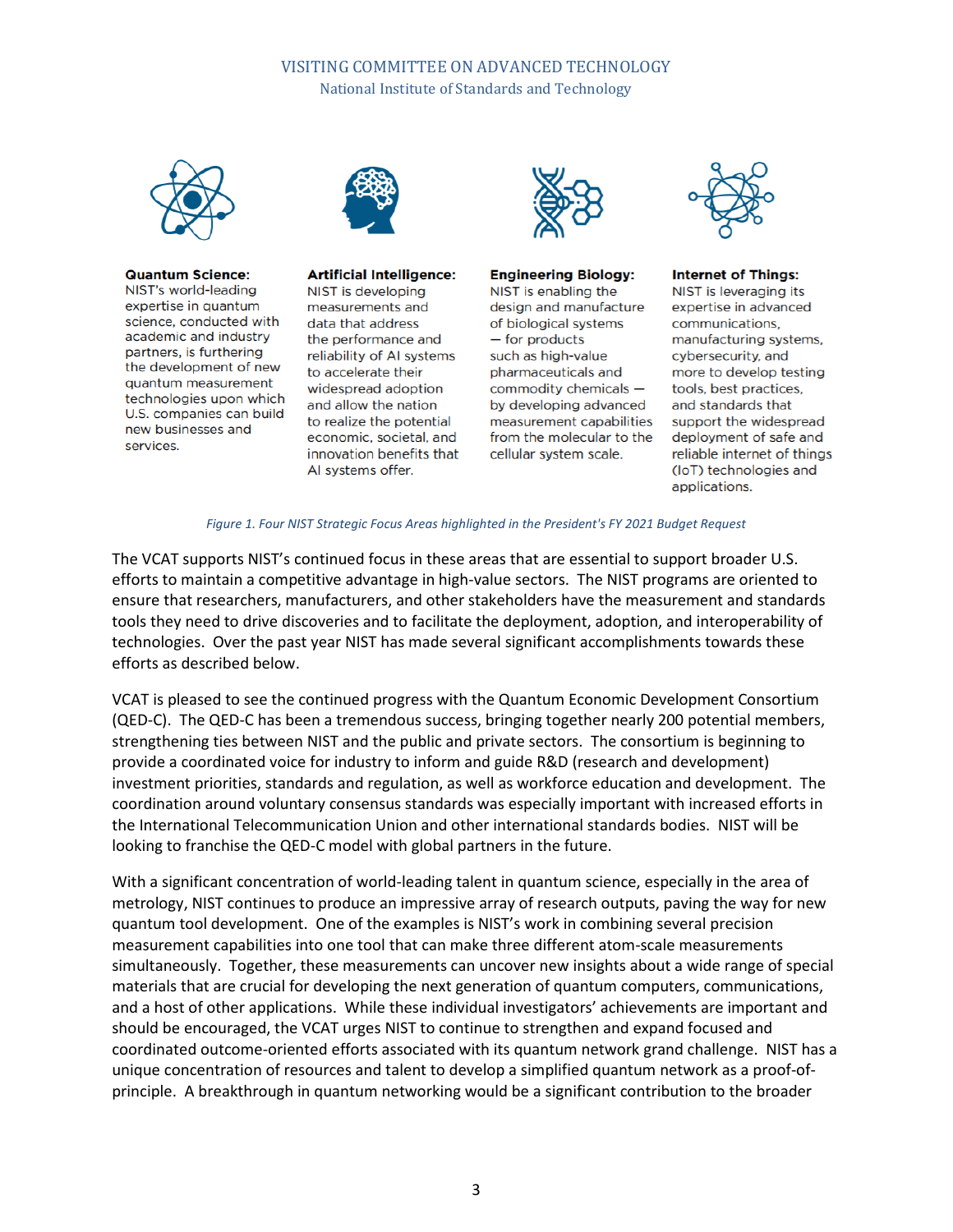national effort by helping the research community to identify and understand potential bottlenecks. An example of NIST's work in this area is the planned effort to demonstrate a compact scalable quantum repeater.

The VCAT was also pleased to see the progress that NIST has made in its efforts focused on AI. A major element of NIST's efforts in AI are aimed at defining and developing the key concepts of trustworthy AI. Over the past year NIST launched a series of workshops to gather input from the AI community about the technical requirements needed to cultivate trust in AI: how to ensure that AI systems are accurate and reliable, safe and secure, explainable, and free from bias. Several important draft documents on these topics were issued by the Information Technology Laboratory during 2020 and the VCAT looks forward to future briefings from NIST on the results of these AI efforts.

NIST has also made significant advances in the application of AI across all its programs where scientists are applying AI and machine learning to a range of technology areas – from collaborative robotics to biometric identification. One AI-focused activity in the Materials Measurement Laboratory is targeting advanced materials discovery under the acronym JARVIS (joint automated repository for integrated simulations). AI work in the Communications Technology Laboratory is focused on 5G and advanced communication through the Synthetic Aperture Measurements of Uncertainty in Angle of Incidence (SAMURAI) system that uses AI to support antenna optimization frequency sharing, a capability needed to meet the capacity demands of interconnected 5G Internet of Things devices. These are some of the prime examples of how the incorporation and application of AI into NIST mission delivery can have a significant impact on technology communities.

In addition to these efforts NIST has also made significant headway against the priorities and plans they have set in the areas of IoT, advanced communications, engineering biology, cybersecurity, and resilience. For example, in the area of cybersecurity, the NIST Security and Privacy Frameworks are foundational in developing cost-effective IT hygiene programs that reduce vulnerabilities and available surface area targeted for attack by bad actors. The frameworks support execution and transparency actions for security governance and emerging privacy considerations. These frameworks are critical tools for those working to protect modern network connected platforms that service consumers, patients, students, employees, and supply chains. An additional example in the area of advanced communications NIST has developed the NIST 5G Spectrum Sharing Test Bed that is enabling testing of the impact of spectrum sharing on communications and RF (radio frequency) remote sensing in adjacent bands. To support the spectrum sharing needs of government, NIST continues to lead the National Advanced Spectrum and Communications Test Network (NASCTN), a multi-agency-chartered partnership that includes Department of Defense (DOD), the National Aeronautics and Space Administration (NASA), the National Oceanic and Atmospheric Administration (NOAA), the National Science Foundation (NSF), the National Telecommunications and Information Administration (NTIA), and academic partners, with the goal to provide validated data and models to guide key spectrum sharing decisions affecting our Federal partners.

NIST has continued to generate an impressive list of outputs and accomplishments, even during this difficult and tumultuous year, but the VCAT is concerned that NIST's programs are stretched too thin. Science and technology continue to evolve rapidly and bring transformational capabilities that cut across the entire economy, including in manufacturing processes, transportation systems, critical infrastructure, and healthcare. For these advances to have a positive impact on the U.S. economy and improve the quality of life requires the ability to address significant measurement and standards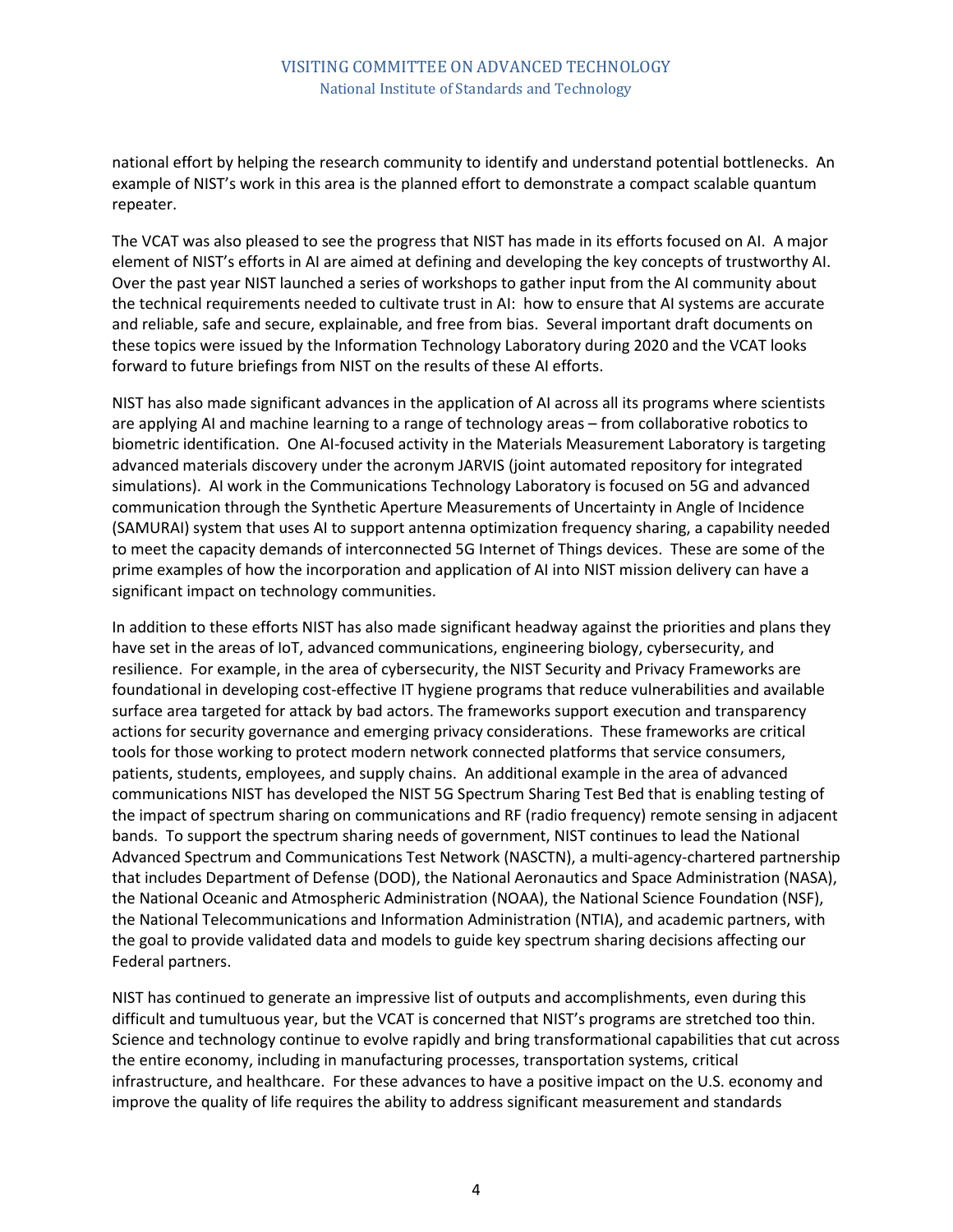challenges in areas like interoperability, security, usability, performance, and resiliency. Despite the real need for expanded NIST capabilities, and the increasingly competitive global S&T (Science & Technology) environment in which the U.S. resides, NIST has faced four years of stagnant budgets. The VCAT commends NIST for its efforts to prioritize and focus its investments in the areas most critical to U.S. competitiveness, as well as its efforts to leverage its capabilities and resources and to expand the impact of its research programs by partnering with both the public and private sector. However, without sustained increases in resources it will be extremely difficult for NIST to continue to compete for the necessary staff, support a modern research infrastructure, and build the research depth necessary for sustained impact. The VCAT looks forward to working with the incoming leadership of the Department to shape a proactive approach for NIST to address the S&T priorities of the nation.

#### **2b. NIST Support for U.S. Manufacturers**

NIST has a unique role in the U.S. innovation ecosystem with its role and mission to provide support targeted at strengthening manufacturing. NIST has been a strong partner of the manufacturing sector for over 100 years. The NIST portfolio of programs spans fundamental and applied research as well as programs designed to help U.S. industry develop and implement new technology, develop robust supply chains, and refine their systems for efficiency and effectiveness, all while making them more competitive in the global economy.

- The NIST laboratory programs currently (as of FY 2020) invest \$147.9 million annually in support of advanced manufacturing, ranging from work on materials design and discovery to the use of collaborative robots in factories, to biomanufacturing and standards for data exchange and processing manufacturing information. The manufacturing industry uses NIST test methods, measurement tools and know-how, and scientific data, every day. NIST and its scientists also actively participate in industry-led standards activities ASTM (American Society for Testing and Materials), ISO (International Organization for Standardization), IEC (International Electrotechnical Commission), etc.) and consortia. NIST traceable standards can be found in all aspects of manufacturing.
- The Manufacturing USA network is coordinated by the interagency Advanced Manufacturing National Program Office (AMNPO), hosted at NIST and staffed by representatives from federal agencies with manufacturing-related missions (i.e.; NIST, the Departments of Defense, Department of Energy, NASA, and NSF) as well as fellows from manufacturing companies and universities. Manufacturing USA is a network of 16 manufacturing innovation institutes located across the country where companies, universities, community colleges, and entrepreneurs develop new manufacturing technologies with broad applications. The Federal government's commitment of over \$1 billion to the sixteen institutes has been matched by over \$2 billion in non-Federal resources from across industry, academia, and state governments, demonstrating the remarkable catalyzing effect of matching funds. State governments contributed more than \$400 million — underscoring the importance of advanced manufacturing to the future success of state and local economies. Manufacturing USA education and workforce training programs have reached nearly 200,000 individuals and include programs focused on training veterans in advanced manufacturing skills.
- The MEP program is a federal-state-industry partnership that consists of centers located across the country. MEP works directly with their local manufacturing communities to strengthen the competitiveness of our nation's domestic manufacturing base. NIST MEP provides technical assistance in adopting advanced manufacturing technologies, addressing emerging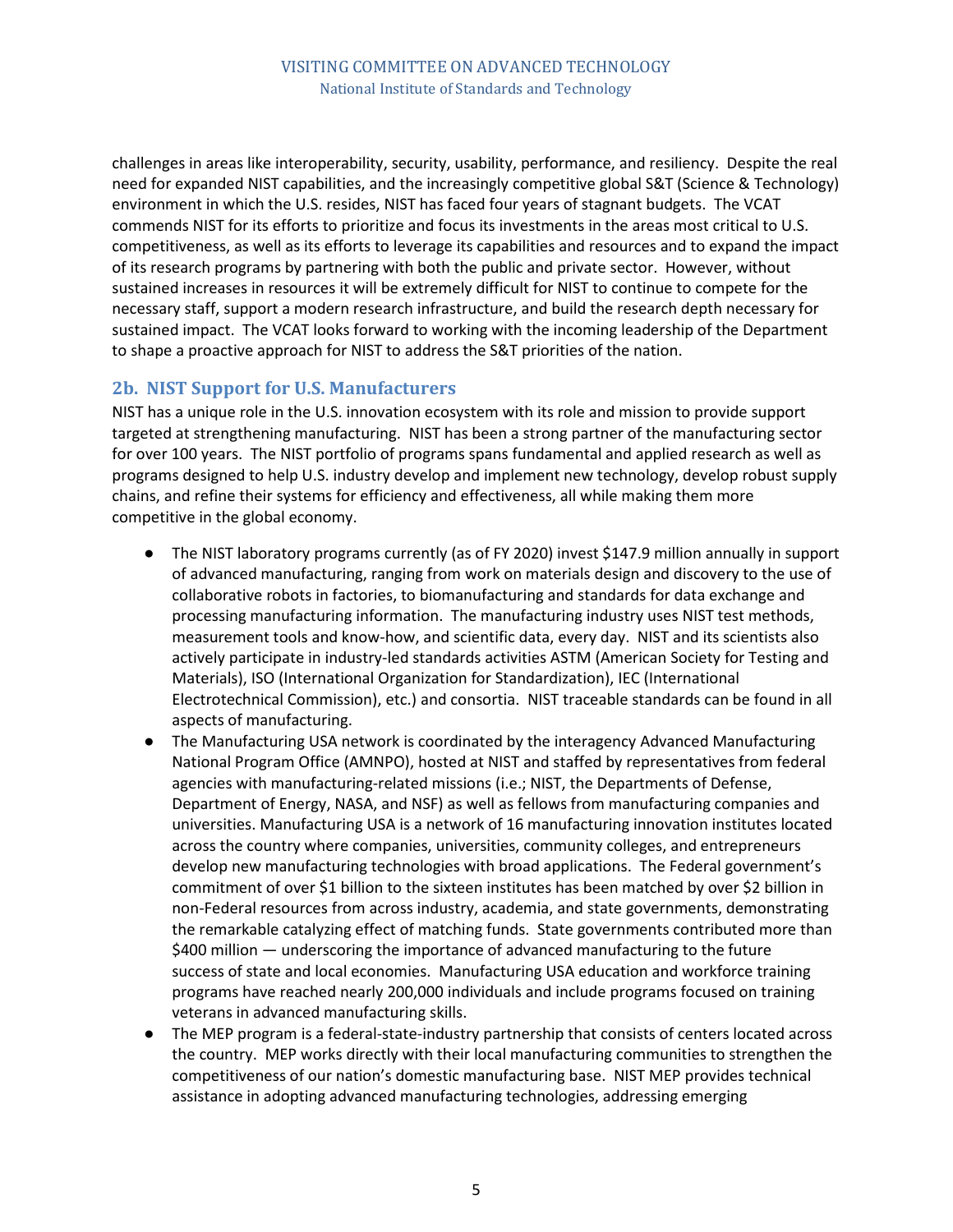manufacturing needs, and understanding foreign manufacturing and compliance issues. The centers provide guidance on cybersecurity of supply chains and transferring technology from NIST labs and other federal research organizations. Since its creation, MEP has worked with 94,033 manufacturers, leading to \$111.3 billion in sales and \$18.8 billion in cost savings, and has helped create and retain 985,317 jobs. As a result of MEP services, in FY 2019 manufacturers reported \$15.7 billion in new and retained sales, \$4.5 billion in new investments, \$1.5 billion in cost savings and 114,650 jobs created or retained in FY 2019. A recent study found that the \$140 million invested in MEP by the federal government had a nearly 13.4:1 return on investment.

In 2020 the VCAT was pleased to see NIST bring on Ms. Mojdeh Bahar as the Associate Director to lead the NIST Innovation and Industry Services (ADIIS) Programs. The VCAT is highly supportive of her efforts to strengthen the synergies between the programs in her directorate (MEP, Manufacturing USA, Baldrige Performance Excellence Program, and the Technology Partnerships Office). These programs help NIST build communities around technological innovations, manufacturing, and performance excellence through key public-private partnerships. The VCAT looks forward to reviewing progress in future years on how these efforts have helped programs to collectively expand their reach, identify new external partners, and improve the dissemination of these NIST program impacts.

The VCAT was pleased to see the changes in the legislation for the Manufacturing USA Program that were passed as part of the 2019 National Defense Authorization Act. Specifically, the legislation:

- Provides NIST the ability to renew federal funding for any manufacturing institute meeting performance standards;
- Emphasizes the importance of education and workforce development;
- Provides authority for pilot programs and public service grants in support of any institute;
- Encourages the establishment of new advanced manufacturing institutes; and
- Creates a new mechanism facilitating private companies or nonprofits to join the Manufacturing USA network.

These changes to authority, when matched with appropriations, will give the Manufacturing USA program the necessary flexibility to strengthen the environment for U.S. manufacturing.

The VCAT was also encouraged to see what steps MEP was taking to strengthen its connectivity to the other ADIIS programs and the NIST Labs. MEP's efforts to expand collaboration with the Manufacturing USA institutes are focused on the programs targeting manufacturing 4.0. NIST MEP is providing funding of up to \$1 million to various MEP Centers to implement build capabilities to deliver new services to manufacturers. For example, Florida MEP (FloridaMakes) will develop and implement a new, manufacturing-specific assessment tool incorporating *Industry 4.0* principles within the Baldrige framework. Through these assessments, used as standalones or through regional, state, and/or national award processes, companies will be able to benchmark themselves against the criteria, and/or against each other, and understand pathways to improve their competitiveness and technological performance. To deepen the connection between MEP and the NIST laboratories, MEP launched the MEP-Assisted Technology and Technical Resource program designed to facilitate MEP client access to expertise and technical resources in the NIST laboratories. The effort is in its early stages; over 50 engagements occurred over the past year.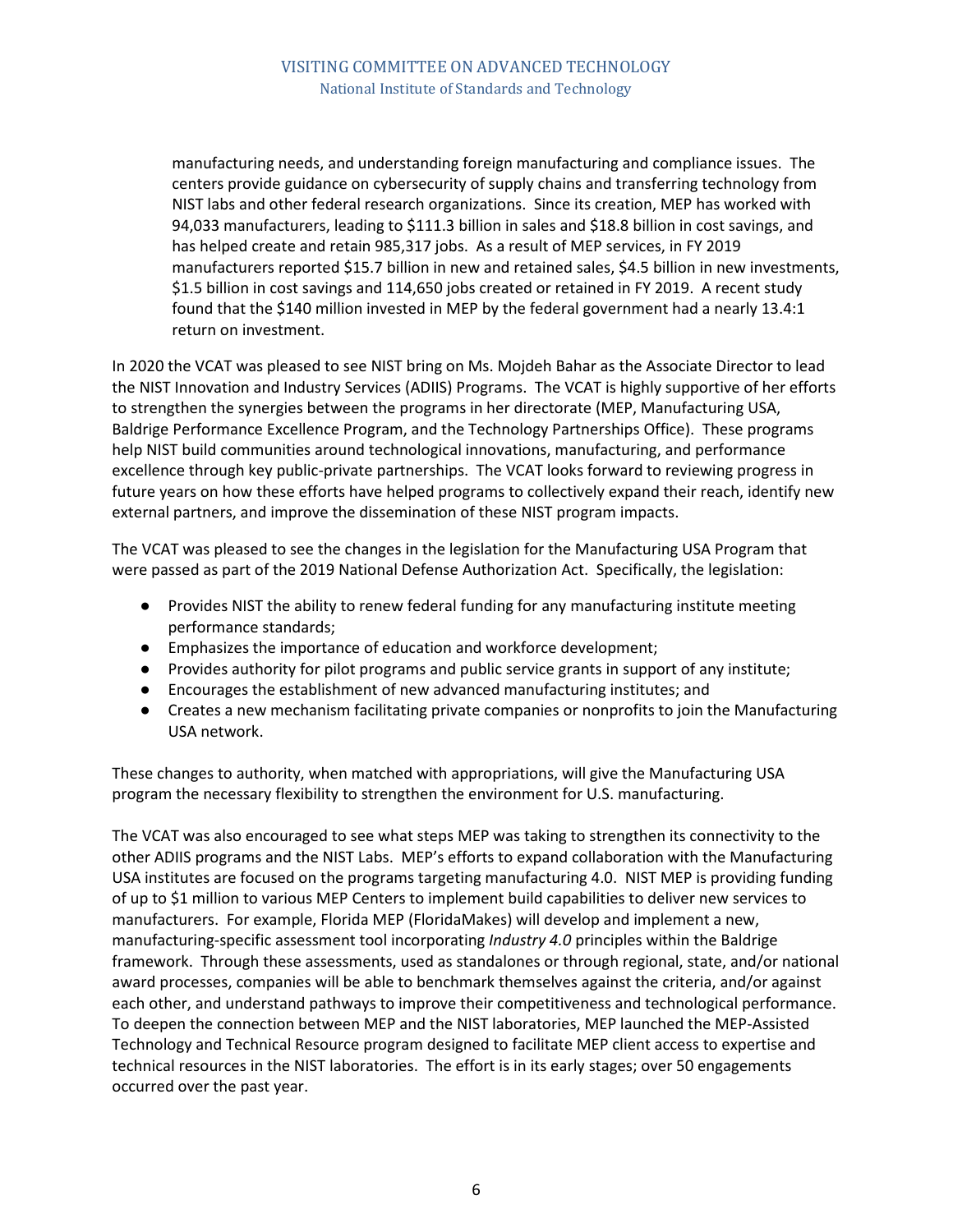The pandemic exposed the fragility of U.S. manufacturing with significant disturbances to operations, disruptions in supply chains for critical components, and increased costs of production. Programs at NIST, like MEP and Manufacturing USA will be critical in supporting a robust U.S. recovery. In turn, the research efforts in the labs will help in the rapid development and deployment of technological solutions, such as exposure notification tracking applications, that can help mitigate the impact of future pandemics. The VCAT looks forward to working closely with the NIST leadership and the Biden Administration to realize the full potential of NIST to support advanced manufacturing and further U.S. economic recovery.

## **2c. NIST Efforts to Enhance Technology Transfer**

The VCAT has been closely engaged with NIST efforts to strengthen and streamline the transfer and commercialization of technology, developed as a result of Federal R&D, since NIST launched its ROI initiative in 2018. NIST has made significant strides in advancing this effort over the past 2 years. NIST provided the results of this nationwide effort in 15 key findings in a final version of the NIST "green [paper"](https://doi.org/10.6028/NIST.SP.1234) on maximizing U.S. innovation from government-funded research. This effort directly supported the President's Management Agenda and its Lab-to-Market Cross Agency Priority goal. The green paper findings led to community-informed legislative and regulatory proposals to modernize the Stevenson-Wydler Technology Innovation Act of 1980 and a proposed regulatory update of the Bayh-Dole Act. The VCAT was pleased to see that the ["Return on Investment Initiative" Legislative Package](https://www.nist.gov/system/files/documents/2020/12/10/NIST%20ROI%20Leg%20Package%20Final%2011-20-20.pdf) was delivered to Congress in late 2020, and that a Notice of Proposed Rule Making for the Bayh-Dole Act has been published in the [Federal Register](https://www.federalregister.gov/documents/2021/01/04/2020-27581/rights-to-federally-funded-inventions-and-licensing-of-government-owned-inventions) with a comment period open through April 2021. The VCAT looks forward to providing whatever additional support is necessary to help see this initiative to fruition.

The VCAT was also briefed on additional efforts that NIST has implemented in its own laboratories to improve the transfer of NIST-developed technologies. Chief among these efforts was the Technology Maturation Accelerator Program (TMAP). In 2020 NIST launched the second round of TMAP to fund proposals from the NIST Laboratories to accelerate the maturation of emerging technologies with significant commercial promise. The program funds projects that improve the Technology Readiness Level (TRL) of early stage technologies, for which feasibility has been demonstrated in the laboratory, towards a higher TRL prototype. NIST also actively engages its lab scientists in creating awareness of commercialization opportunities and holds virtual sessions such as "Tech Transfer 101 Training: A Scientist's Perspective on Tech Transfer."

## **2d. Evolving Strategic Context and Emerging Challenges**

With 2020 being a year of significant transition, both due to the pandemic and presidential election, in October the VCAT explored in depth some of the trends and issues that NIST should be prepared to confront in the coming years.

The VCAT heard from Dr. Robert Atkinson, President of the Information and Technology Innovation Foundation, on his views of the state of the U.S. high-technology sector, his opinion on what needed to be done to address existing weaknesses, and potential roles for NIST. Dr. Atkinson reviewed several economic measures painting a troubling picture for the long-term competitive posture of the U.S. Dr. Atkinson provided his views on how best to address these shortcomings advocating for a more hands-on manufacturing and technology policy from the U.S. Government. This would include combining increased investment in R&D, coupled with increases to programs like MEP and Manufacturing USA, as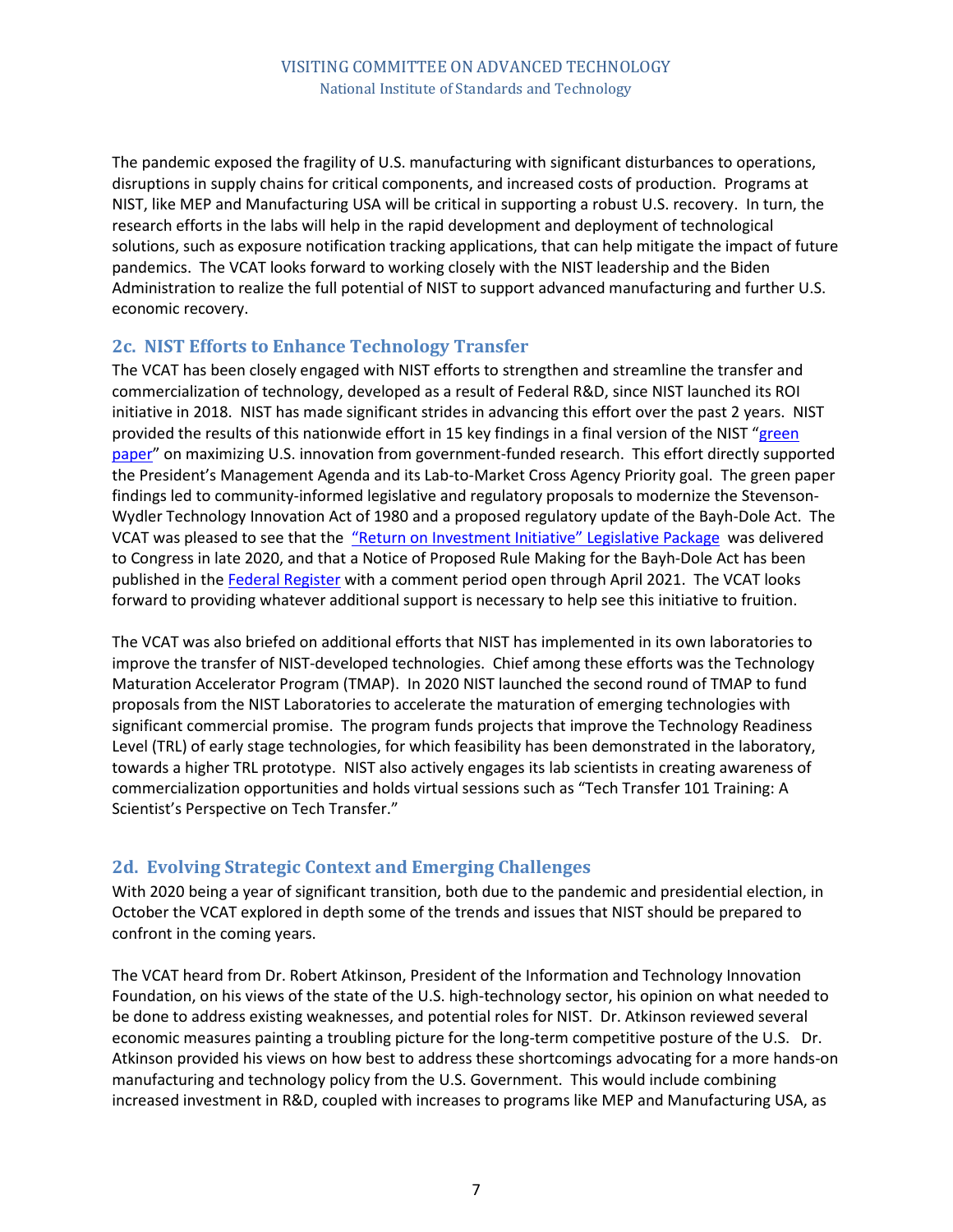#### VISITING COMMITTEE ON ADVANCED TECHNOLOGY National Institute of Standards and Technology

well as the return of focused technology development programs as central pillars. Dr. Atkinson also highlighted the challenges raised by China including the new China Standards 2035 strategy, which will require increased capacity at NIST.

The VCAT also reviewed an updated Environmental Scan prepared by the NIST Program Coordination Office. The 2020 *National Institute of Standards and Technology Environmental Scan* provides an analysis of key external factors that could impact NIST and the fulfillment of its mission in the coming years. The analyses were conducted through four separate lenses: Societal, Investment & Geopolitical, Political & Policy, and Technology & Science. Informed by the 2018 Environmental Scan also prepared by NIST, many of the issues discussed then are still relevant, but several additional key issues have emerged that will impact NIST since the writing of that report. Most notably, recent issues emerged related to the COVID-19 pandemic and the national discourse around race. Societal inequality, political division, mistrust of institutions, financial constraints, and workforce issues will challenge NIST to maintain and advance its leadership in metrology, standards, and technology. However, a broad range of emerging technology issues present opportunities for NIST to significantly impact advances in the nation's innovation and industrial competitiveness. The VCAT found the analysis to be very insightful and encourages NIST to continue this best practice on a regular basis.

The VCAT believes that the priorities and actions defined in the NIST Strategic Plan (discussed in more detail in section 4 of this report), especially those focused on strengthening the NIST workforce and addressing issues around diversity and equity, put NIST on a good path to addressing many of the societal challenges identified in the environmental scan.

The VCAT also agrees with NIST leadership that many of the priorities outlined by Dr. Copan including: strengthening U.S. standards engagement; continued focus on advanced communications; leading U.S. efforts on strengthening advanced manufacturing in the U.S.; cultivating an inclusive workforce; cybersecurity and privacy; and NIST's ongoing efforts to advance emerging technologies, should remain a focus of NIST moving to the future. Additionally, with the transition to the Biden Administration it is likely that NIST will also face calls to support efforts to address climate change and promote alternative energy technology development through measurements and standards.

#### *RECOMMENDATIONS:*

- 1. Support economic recovery from the COVID-19 pandemic by providing focused resources through MEP and Manufacturing USA for:
	- a. Continuing to enable companies to transform their operations to support COVID-19 related needs and increase resilience in pandemic-impacted supply chains.
	- b. Fund additional high-impact biopharmaceutical manufacturing projects to support the nation's response to the pandemic.
- 2. Ensure that the NIST workforce and partner organizations supporting standards development and negotiation have all necessary tools and resources to represent the nation fully and vigorously while working under pandemic-driven travel and workplace constraints.
- 3. Augment NIST activities in trustworthy AI to include developing a framework or standards for verification, validation and accreditation of AI systems, in order to accelerate adoption and acceptance of these systems in support of the nation's economic competitiveness and national security.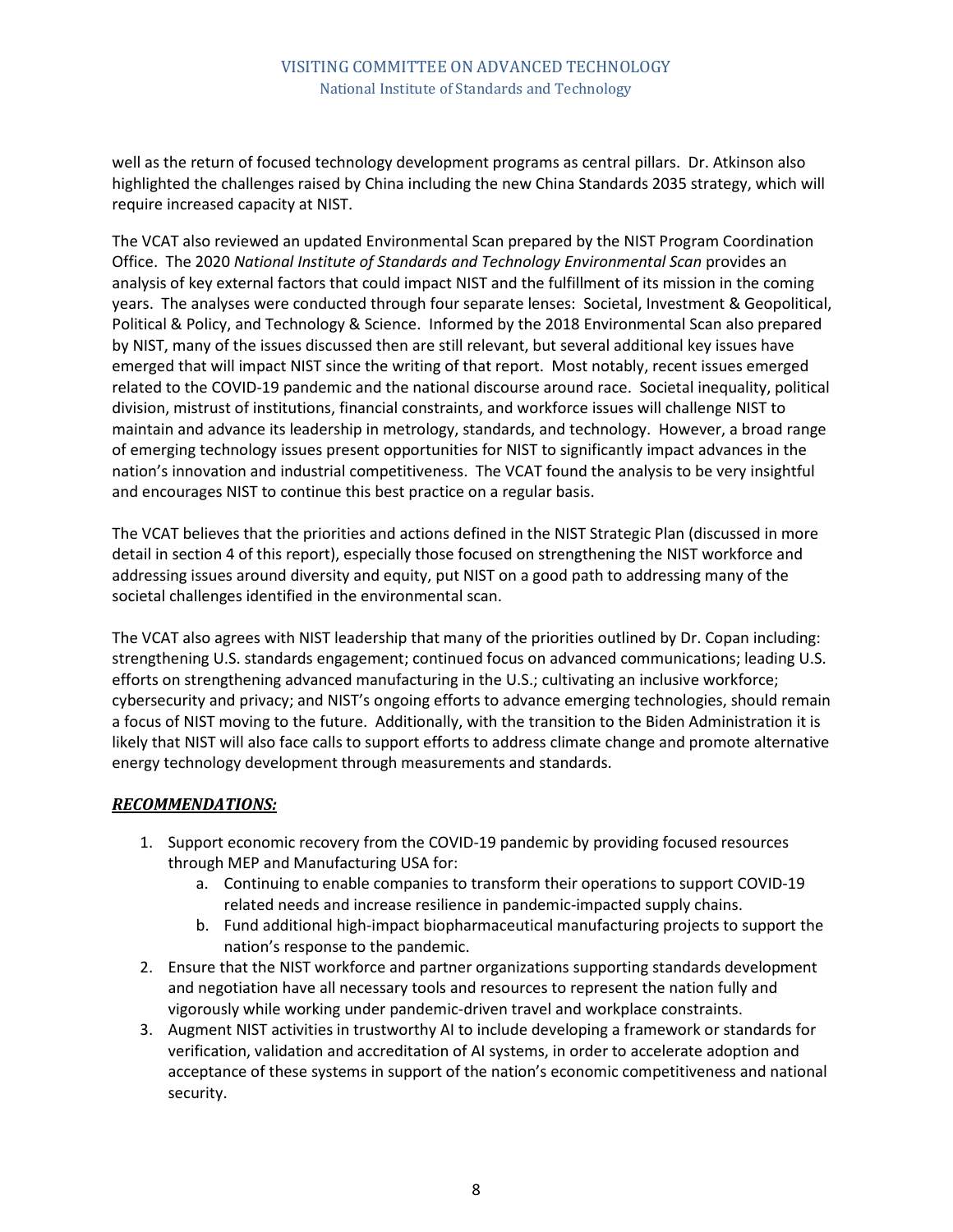## **3. NIST Efforts to Respond to COVID-19**

The coronavirus pandemic has changed daily life globally for the majority of 2020 and beyond. As of the end of October 2020, there are almost 45 million confirmed cases of COVID-19 and over 1.1 million deaths globally, according to data provided by Johns Hopkins University. Out of a necessity to protect employee health and safety, both NIST campuses in Gaithersburg and Boulder closed with limited access from mid-March to mid-July. Most of NIST staff are still on maximum flexibility telework indefinitely, with about 20% of critical mission staff and researchers returning to campus as of October. Transitioning to an all-virtual workplace was not an easy task, but the Information Technology (IT) staff helped make a successful transition to telework and researchers shifted to remote work, paper writing, or applying their research techniques to COVID-related projects. NIST added training and seminars to help with learning and navigating new virtual platforms as staff continued to carry on the NIST mission. NIST is closely monitoring the local case load around its campuses and has developed a thorough mitigation plan and training for all staff returning to campus. As the pandemic has not been contained and a vaccine is not yet available to NIST staff broadly, the full long-term impact is yet to be seen.

The VCAT commends NIST for the data-driven and science-based approaches that it has implemented to protect the health and safety of its workforce. NIST's ability to transition 6,000+ federal employees and associates to mandatory telework, which included getting agreements in place, powering down equipment, providing the necessary IT tools and equipment, and figuring out how to make bench research remote, was an impressive feat that was executed with minimal disruption. In fact, the transition to telework is one of the few bright spots of the pandemic, as it has clearly demonstrated the value and potential of telework and remote work to NIST. The majority of staff have been able to fully perform their duties from a telework posture and many look forward to and expect an increased use of telework even after the pandemic has subsided. Increased use of telework in the future creates new opportunities for NIST with respect to space utilization, and the recruitment and retention of staff.

As of the date of this report, NIST still does not know the full impact of the pandemic. The institute's financial future remains to be seen. Solvency is a concern due to loss of on-site conference hosting, a projected increase in administrative leave and decrease in annual leave, and increased IT costs. Additionally, measurement sales are impacted since SRMs/RMs (Standard Reference Materials) and calibration services are delayed or not all available, and state and local governments have fewer funds to spend on these services and products. Research projects can also be delayed, which could impact future partnerships or standards development. Many staff are also now juggling caregiving needs with telework and there is an increased number of retirements occurring that could have an impact on NIST's skill, retention and depth in key mission delivery areas. The VCAT looks forward to hearing future updates from NIST on the longer-term impacts of the pandemic and on NIST's planned mitigation efforts.

Despite these challenges NIST programs, and in particular the NIST staff, have readily stepped forward to contribute their time, talents, and expertise to help combat the pandemic. The breadth of NIST's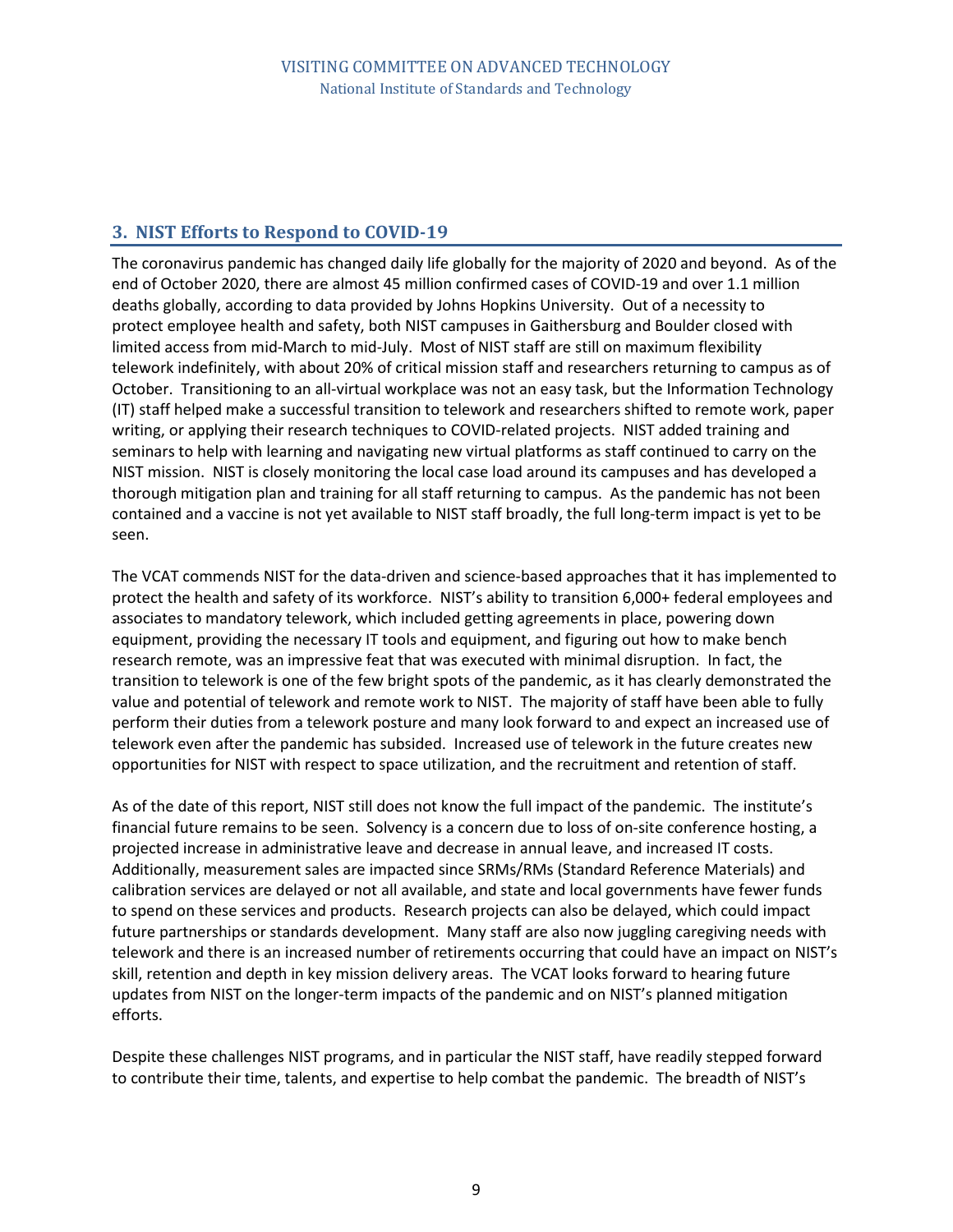programs has enabled a diversity of [projects](https://www.nist.gov/coronavirus) to aid the national and worldwide coronavirus pandemic response. It has truly been an inspiring response.

In addition to these grass roots efforts NIST received an additional \$66 million in CARES (Coronavirus Aid, Relief, and Economic Security) Act funding across the Innovation and Industry Services (\$60 million) and Laboratory (\$6 million) programs. In late March, NIST launched an internal [crowdsourcing](https://www.nist.gov/blogs/taking-measure/how-can-nist-help-collaborating-distance-defeat-covid-19)  [effort](https://www.nist.gov/blogs/taking-measure/how-can-nist-help-collaborating-distance-defeat-covid-19) to identify additional laboratory project opportunities and bring staff together to address multidisciplinary research challenges. NIST continues to expand its international and domestic partnerships to address measurement challenges related to the pandemic. Updates are regularly posted to the NIST website: [https://www.nist.gov/coronavirus.](https://www.nist.gov/coronavirus)

In brief, NIST responses to COVID-19 include:

- Leveraging National Networks: NIST awarded funds to all 51 MEP centers to support manufacturers across the country to transform their operations to support COVID-19 related needs and aid in development of pandemic-related supply chains. NIST awarded funds to Manufacturing USA institutes for high-impact biopharmaceutical manufacturing projects to support the nation's response to the pandemic.
- Biological Measurements: NIST is applying expertise in applied genetics, biomolecule characterization, high-throughput testing, and statistics to advance reliable SARS-CoV-2 detection tests and antibody assays working with other organizations in the U.S. and worldwide.
- Personal Protective Equipment (PPE): NIST research outputs include characterization of different PPE decontamination methods from UV light to vapor treatments, and aerosol measurements and air flow visualizations to assess the performance of fabrics used in face coverings. NIST helped industry and other federal agencies access technical standards for production and testing of PPE and is currently supporting an ASTM International effort to develop voluntary standards for consumer face coverings.
- Technology Solutions for Safer Communities: NIST is using long-standing data and technology capabilities in areas like information search, privacy and cybersecurity, machine learning, and wireless signals to develop measurement tools to understand whether and how technologies like exposure notification and indoor airflow models can blunt the spread of pandemics.

#### *RECOMMENDATIONS:*

- New emerging COVID-19 variants displaying varying transmissibility, severity, and vaccine immunity responses are likely to require new characterization, testing and monitoring techniques. VCAT recommends that NIST utilizes expertise in biological measurements, applied genetics, biomolecule characterization, high-throughput testing, and statistics to advance reliable and discriminating tests, antibody assays, and analytic techniques working with other organizations in the U.S. and worldwide.
- Create a priority project to devise tools, techniques or approaches (including "NIST on a chip" applications) to improve efficiency and cost effectiveness of calibration and measurement services in the pandemic environment with anticipated long-term impacts to workplaces, workforces, and state and local budgets.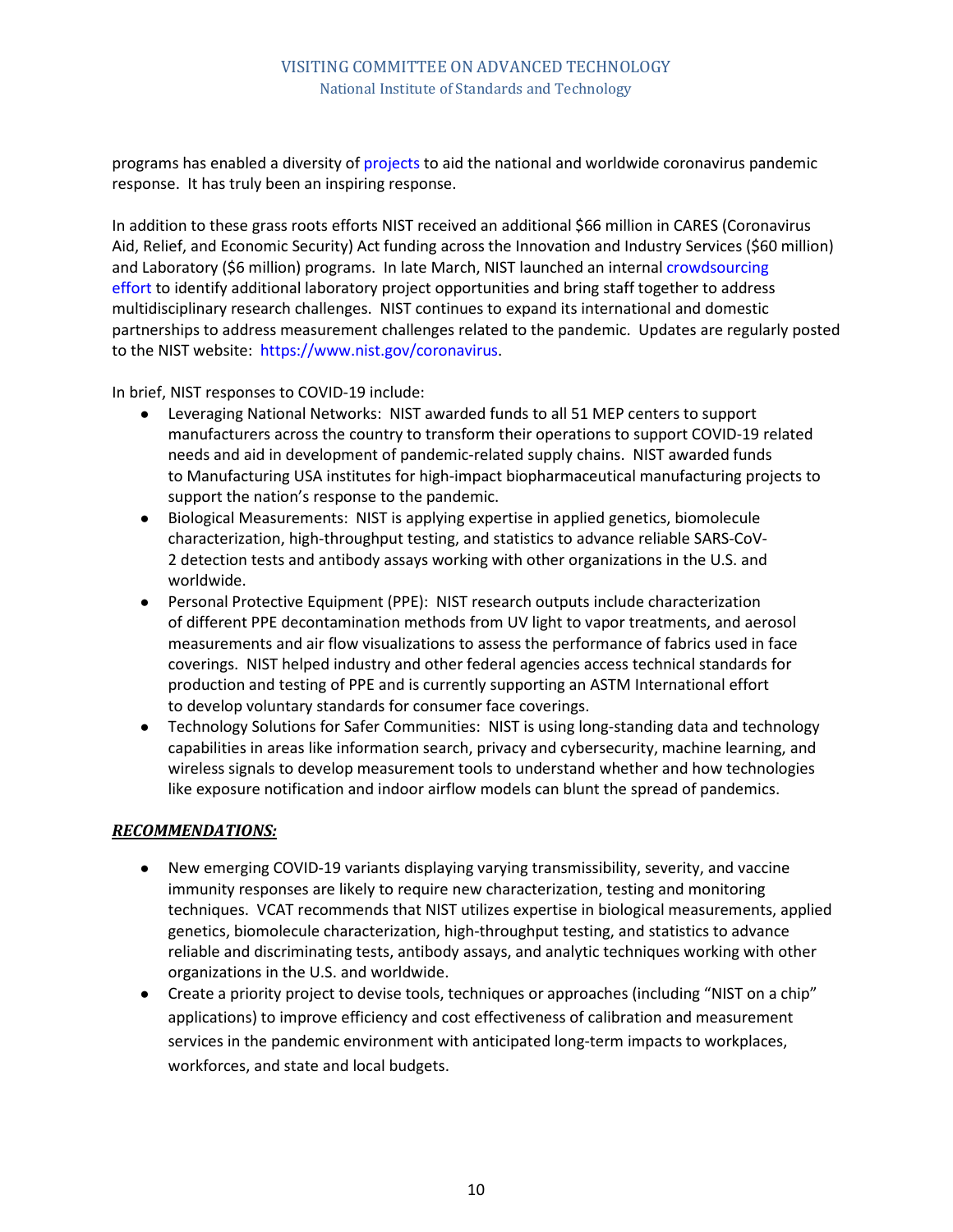## **4. NIST Strategic Planning**

The VCAT continued to receive ongoing updates on NIST's strategic planning efforts and their progress in implementation over the course of FY 2020. Throughout the year NIST has been working to implement eight Actions that were identified as priorities for implementation based on input from the NIST Leadership Board and the NIST community. As discussed previously these actions are listed in the following figure:

#### **Workforce**

- 1. Improve collaboration and agility across NIST programs by restructuring performance plans to provide flexibility for collaborative work.
- 2. Establish a new ADLP funding mechanism to foster cross-OU collaboration.
- 3. Appoint a NIST Diversity coordinator to lead efforts to improve the diversity of NIST's workforce.
- 4. Strengthen NIST's leadership corps by developing and implementing a NIST leadership competencies model and increase support for development and growth of existing leaders at NIST.



#### **Infrastructure**

- 5. Develop a prioritized implementation plan of the NIST Campus Master Plan.
- 6. Optimize ongoing repair activities through the utilization of a predictive facilities maintenance tool to guide future SCMMR investments.



#### **Operations and Procedures**

- Define and establish the technology liaison function to facilitate the transfer of  $7<sub>1</sub>$ NIST-developed technologies through enhanced customer [internal] and stakeholder [external] service and process improvements.
- 8. Improve stakeholder awareness of NIST by clarifying and sharpening NIST's strategic communications and initiating an effort to rebrand.

#### *Figure 2. Graphic outlining 8 Actions for the NIST Strategic Plan, presented to VCAT at the June 2020 meeting.*

NIST has established an evaluation cycle where progress on each Action is evaluated at six-month intervals, at which time progress will be reviewed and additional actions, outlined in the master plan, will be prioritized and identified for the next round of implementation. This process ensures that NIST is systematically implementing the proposed Actions and making consistent and steady progress toward its ultimate aim of ensuring that NIST continues to be an essential and valued component of America's innovation ecosystem.

The VCAT continued to pay particular attention to two of these initiatives the Committee feels are important for NIST to address and make sustained progress on: NIST's efforts to strengthen diversity,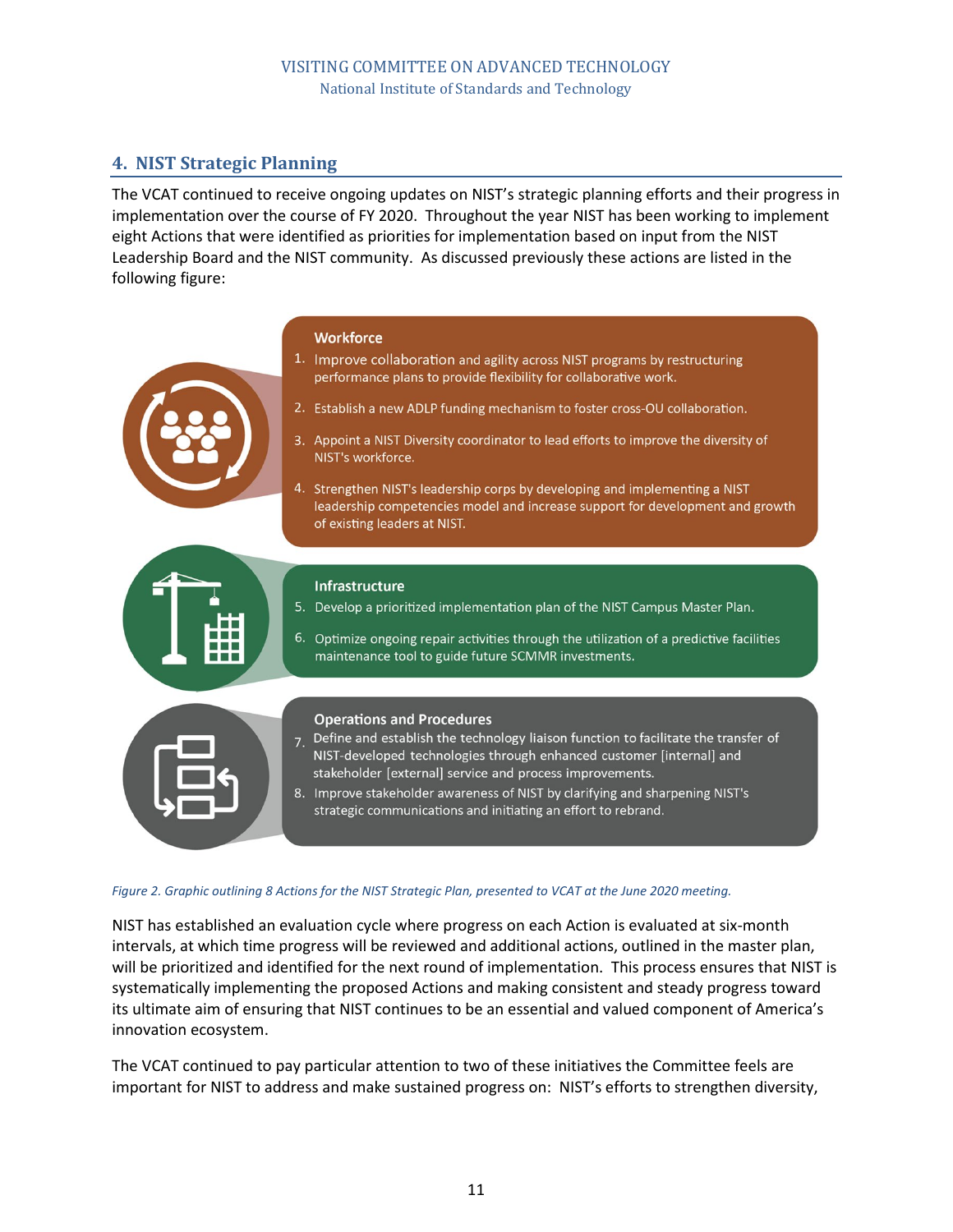equity, and inclusion at NIST; and, NIST efforts to improve stakeholder awareness by clarifying and sharpening NIST's strategic communication and brand.

As the VCAT has noted before, a diverse and inclusive workplace is necessary for attracting and retaining an innovative and highly skilled scientific and technical workforce. Research shows that diverse workplaces lead to increased creativity, innovation, and organizational performance, and inclusive and equitable workplace cultures improve employee engagement and retention. The VCAT supports NIST's efforts to take a strategic and long-term approach to building a diverse workforce along with improving the workplace culture in parallel. The VCAT was briefed on a number of initiatives that are underway, including examining promotion and pay-setting practices, developing and adopting best practices for hiring new employees, expanding training on bias and allyship, launching a mentoring program, offering training and leadership opportunities, and ensuring support for staff including the establishment an Organizational Ombuds. The VCAT was pleased to see the progress NIST has made in terms of establishing the position and process to recruit and hire a Director of Diversity and Inclusion who will help unify efforts across NIST and provide continued focus and energy around these important issues. The VCAT realizes that changing the culture at NIST is a difficult process that must be persistently worked at over a long period. As such the VCAT believes that it is important for NIST to develop good measures to track progress in creating a more diverse and inclusive workplace to maintain focus on these efforts and ensure the organization benefits from the ongoing actions.

As NIST leadership and the VCAT have discussed, NIST does not have a consistent, recognizable brand that clearly communicates NIST's priorities, capabilities, and value. As part of the effort to address this issue NIST, through its Public Affairs Office, has awarded a contract to conduct a branding study. The NIST branding study is aimed at improving stakeholder awareness of NIST by clarifying and sharpening NIST's strategic communications. The study is in its early stages, with a team collecting input from NIST leadership and staff, as well as external stakeholders -- including members of the NIST VCAT. The VCAT looks forward to the results of this study and the proposed next steps. It is also the opinion of the VCAT that a well-articulated brand will not be enough so long as a large portion of NIST communications happens outside of the Public Affairs Office. Uncoordinated messaging, including competing outreach among internal NIST organizations, hurts a unified NIST brand. To achieve measurable strategic communications goals, NIST needs discipline and consistency in messaging.

#### *RECOMMENDATIONS:*

● Create branding packages, guidelines, and toolkits for all NIST organizational elements and employees to achieve uniformity and consistency in branding and messaging both internally and externally.

## **5. NIST Facilities and Infrastructure**

The VCAT has been tracking the status of NIST facilities and infrastructure for the past several years, and remains concerned that each year, NIST's ability to maintain and renovate its infrastructure has been falling further and further behind. NIST's ability to maintain and modernize its facilities has been stymied by several factors including inefficient Federal procurement processes and an unstable and unpredictable funding stream. The insufficient resources in NIST's general maintenance fund have necessitated unacceptable and impossible choices between temporary fixes in NIST's general laboratory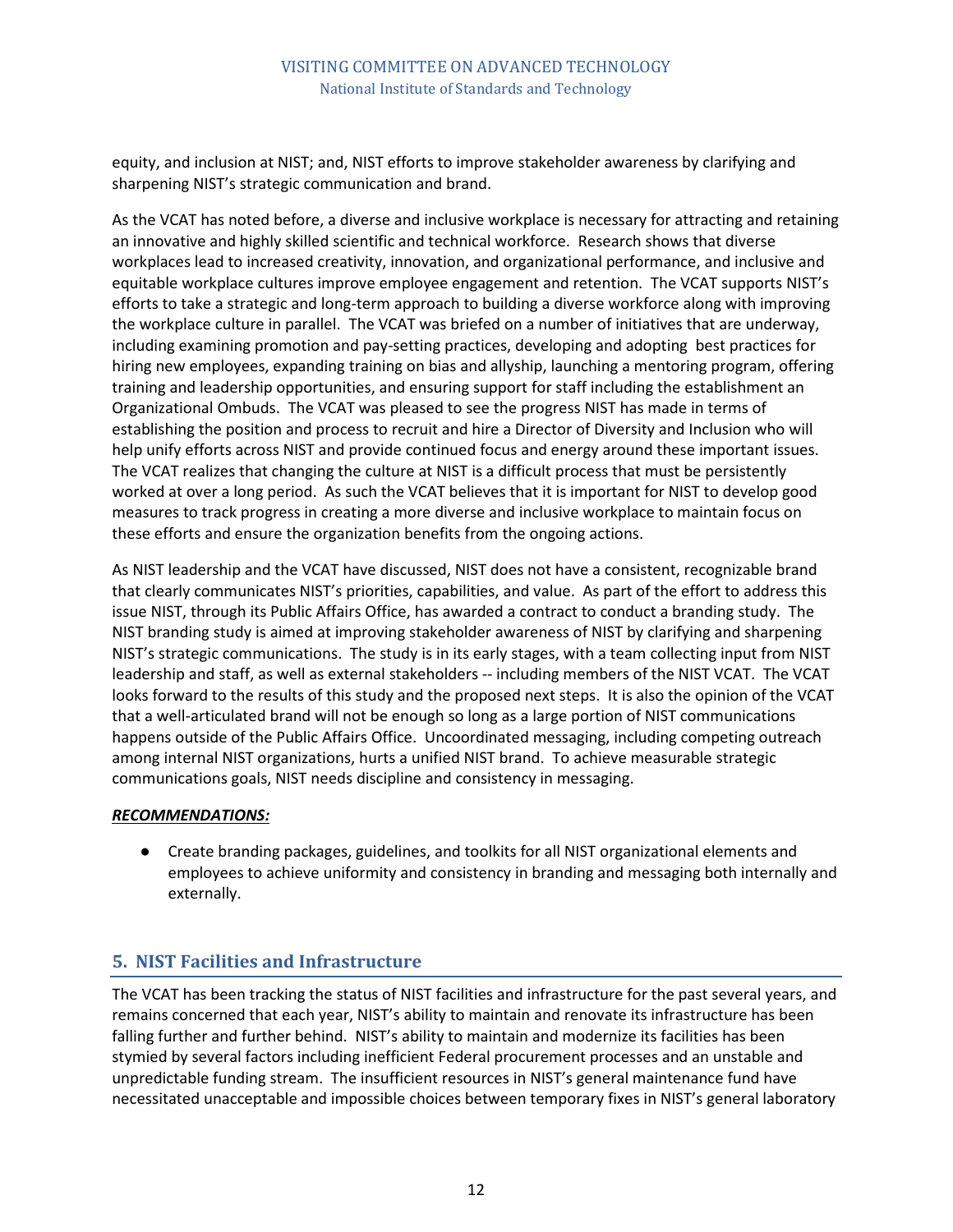spaces, administrative buildings, and plant facilities instead of implementing a more strategic approach to improving the condition of NIST's campuses that was presented to the VCAT this year.

In FY 2020 NIST submitted its Implementation Plan for integrating the master plans for the 2 campuses to Congress. This plan identifies the top 10 large capital projects in rank order, with estimates and projected schedules for completion depending on funding availability. Having a long-range plan for these significant projects will allow NIST to properly plan and execute its capital construction program.

The top five projects identified for Gaithersburg are:

- 1. New Research Building 228;
- 2. Building 101 Renovation;
- 3. Building 221 Renovation;
- 4. Gate F Shipping and Receiving Facilities for Security; and
- 5. Building 220 Renovation.

The top five projects for Boulder are:

- 1. Building 1 Renovation, Wing 5;
- 2. Building 2 Replacement;
- 3. Building 3 Addition;
- 4. Renovate Building 24; and
- 5. New Childcare Center.

To develop a path forward NIST has been working with Congressional appropriators to establish a sustainable level of base funding for both meeting the needs of capital construction, as outlined in the master plan, as well as providing the ability for NIST to make significant headway in addressing its deferred maintenance backlog. This backlog was well over \$700 million when the VCAT was briefed earlier in the year. NIST is proposing an annual investment of between \$60 and 80 million for capital construction, to provide the flexibility and stability necessary to implement the NIST campus master plan. For ongoing maintenance needs and to address the backlog, federal and industry guidelines indicate that NIST would require between \$115 to \$144 million annually to maintain its facilities. Based on trends of the last 4 years, NIST is trying to establish an annual maintenance and repair funding level of \$100 million. The VCAT has been briefed that this is a funding level that NIST can execute based on recent and ongoing improvements to staffing, procedures and proactive planning efforts.

The VCAT fully supports NIST's goal of establishing a base level of funding of \$160 to \$180 million a year to address its construction and renovation needs and will work to continue to point a spotlight on this issue which if left unaddressed will completely degrade the ability of NIST to support the research and development highlighted earlier in this report.

#### *RECOMMENDATIONS:*

● Continue working with OMB and Congressional appropriators to establish and sustain the annual level of investment required for the nation's critical infrastructure entrusted to NIST for advancement of standards, advanced technology, and manufacturing excellence.